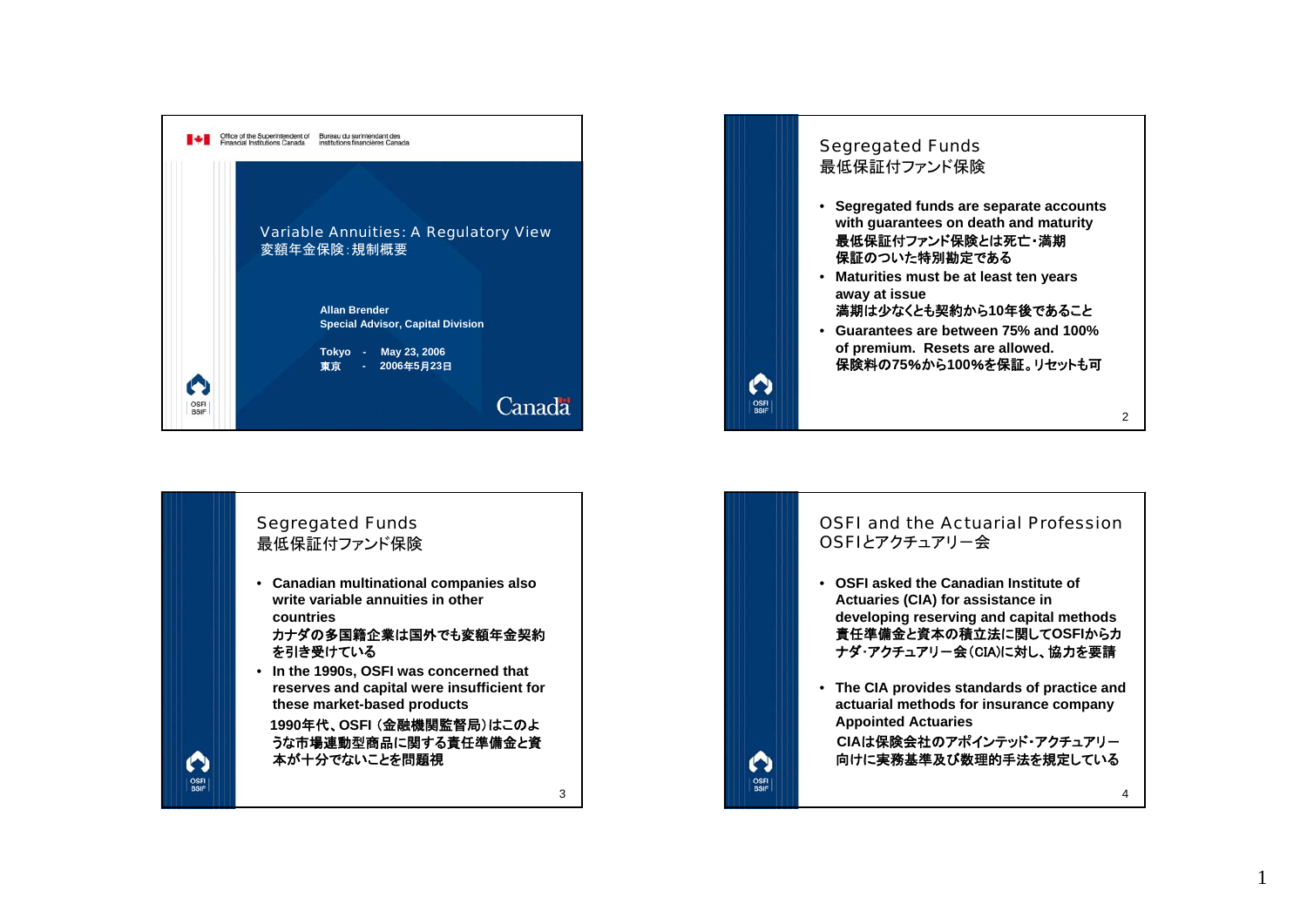

## The use of modelsモデルの利用

 $\mathbf \Omega$ 

OSFI<br>BSIF

- **Valuation and capital requirements for these guarantees had been simplistic** これらの保証に対する従来のバリュエーショ ン・資本の要件は単純化されたものだった
- **The values of these guarantees (which are effectively put options) depend upon financial market conditions; the simplistic methods did not reflect this**

これらの保証コスト(実質的にはプット・オプショ ン)は金融市場の状況に左右される;これは単 純化された手法では考慮されていない

7



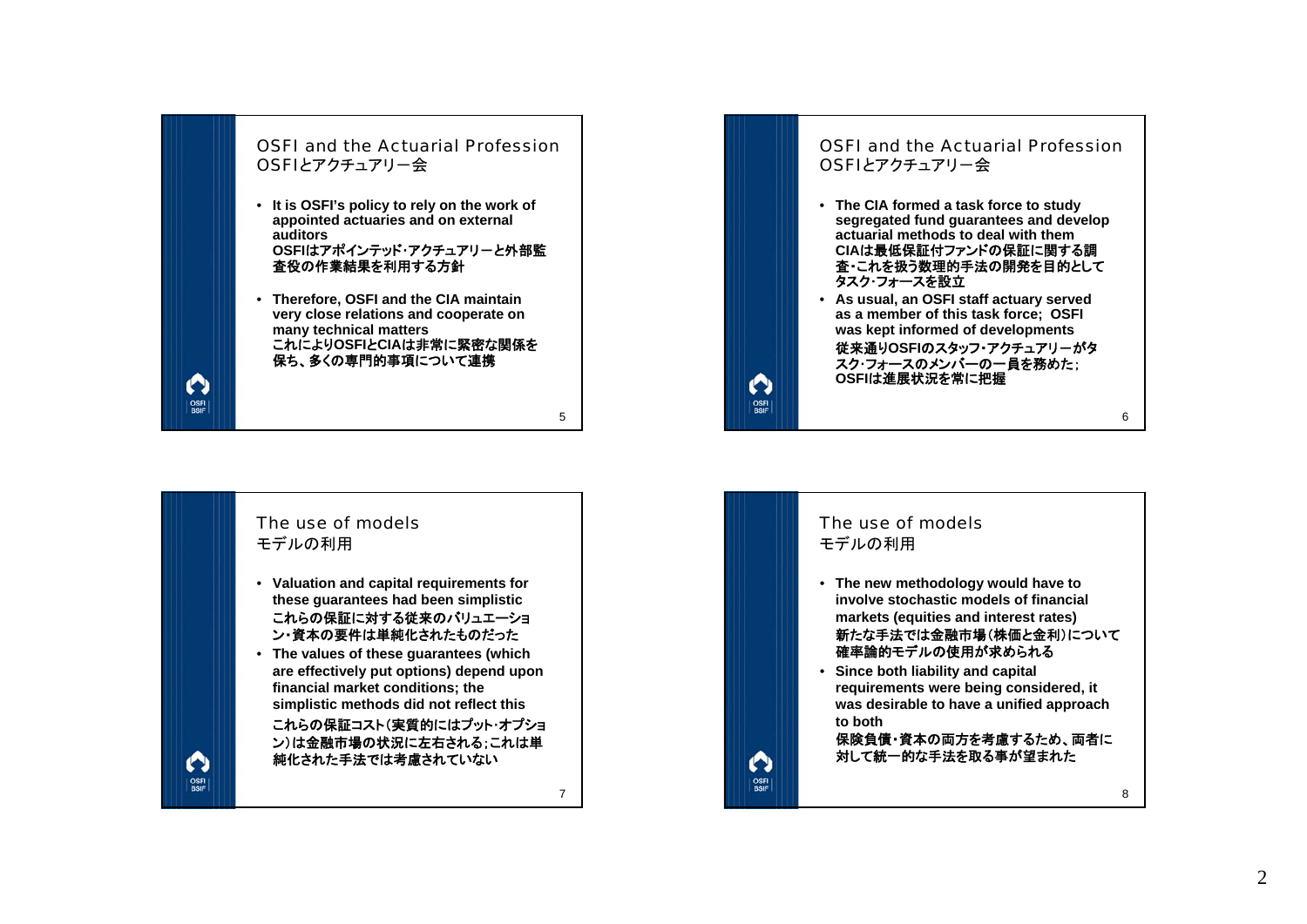

## Total Balance Sheet Requirement 最低保証リスクに対するバランスシート所要額

- **TBSR will also allow an easier transition to forthcoming new international financial reporting standards** また**TBSR**は将来の国際会計基準への移行を 容易にする
- **The IAA sub-committee on solvency assessment also based its work on the TBSR**

 $\mathbf \Omega$ 

OSFI<br>BSIF

ソルベンシー評価に関する**IAA**小委員会の取 り組みも**TBSR**を基盤としている



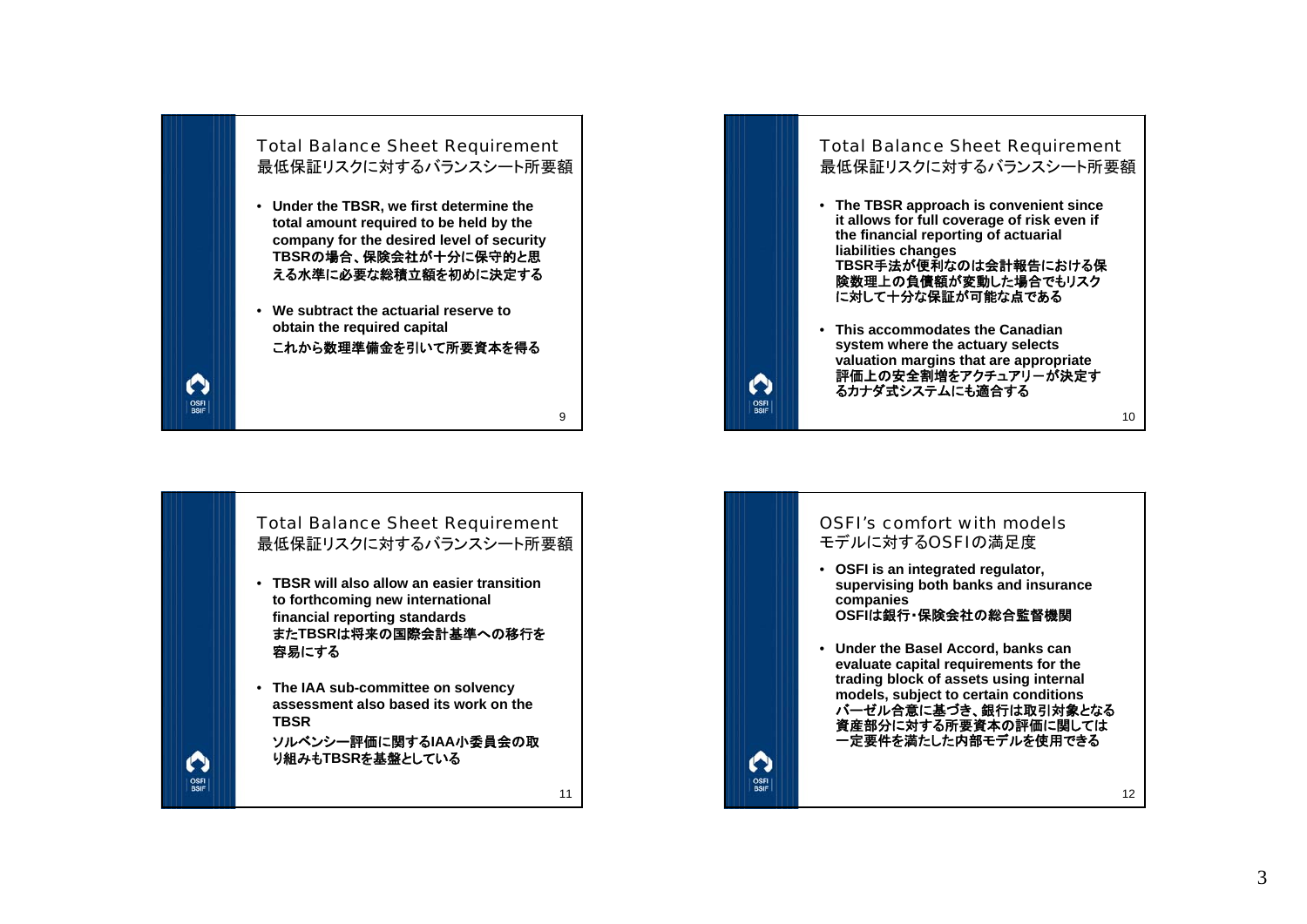

13

 $\bullet$ 

 $\left|\frac{\text{OSFI}}{\text{RSIF}}\right|$ 

15



## OSFI's comfort with modelsモデルに対するOSFIの満足度

- **In 1999, the staff actuary who sat on the CIA task force spent a year seconded to the Capital Markets division 1999**年、**CIA**タスク・フォースに参加したスタッ フ・アクチュアリーがキャピタル・マーケット部門 を一年間にわたって補佐
- **Therefore, the Actuarial Division had experience dealing with models and was able to apply Capital Markets procedures to variable annuities**

それ故、アクチュアリー部門はモデル取り扱い の経験があり、キャピタル・マーケット部門の手続を変額年金保険に適用できた

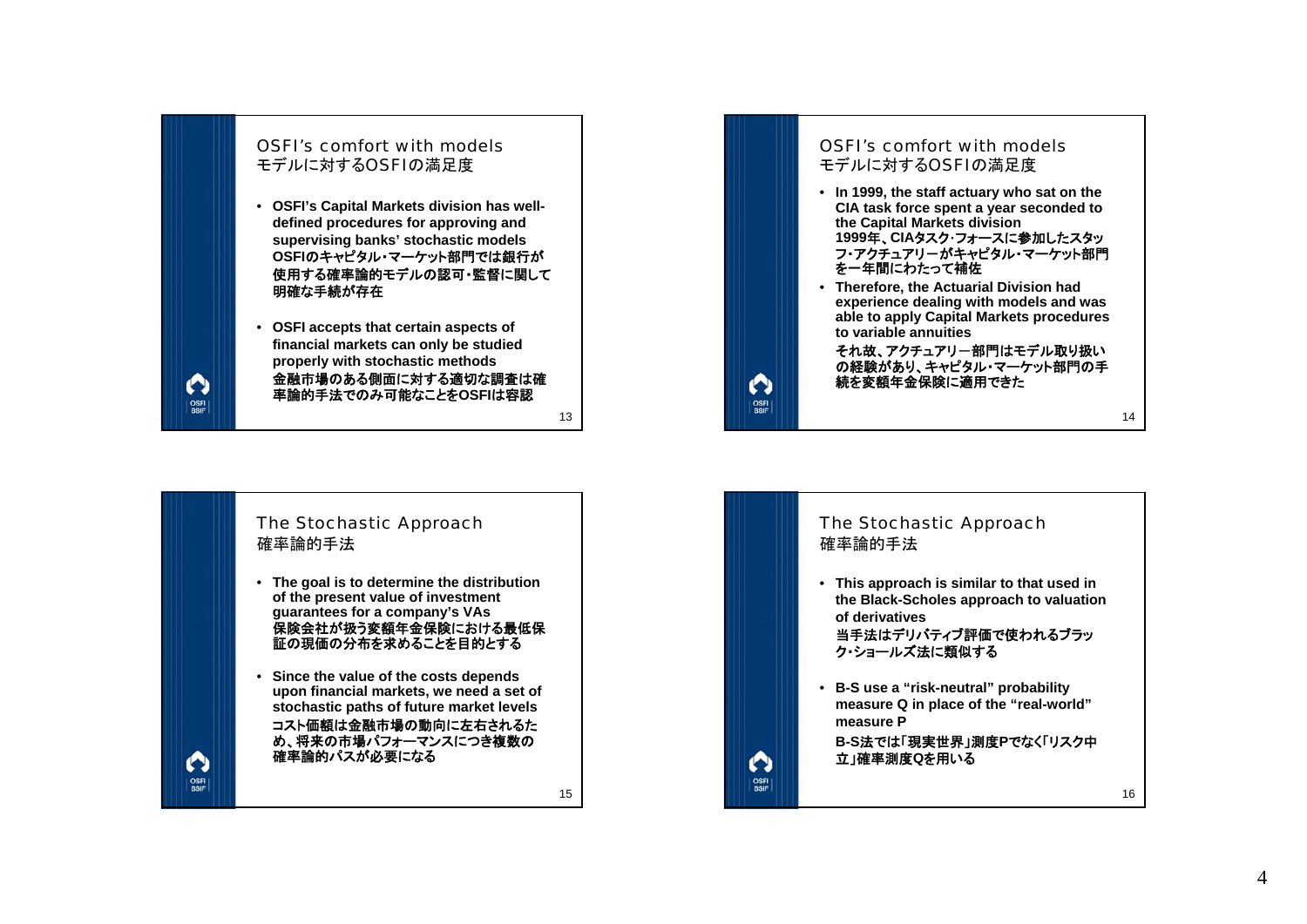

 $\boldsymbol{\Omega}$ 

OSFI

 $\boldsymbol{\Omega}$ 

**OSFI**<br>BSIF

この値はまた、金融商品ポートフォリオの時価を再現したものである



• **The risk-neutral distribution gives no useful information away from the expected value; it has limited usefulness in setting capital requirements**

リスク中立分布では期待値から有用な情報を得られな い;所要資本を設定する際には限定的に有用である

• **The CIA task force chose to work with the real probability measure P and to specify risk levels in terms of Conditional Tail Expectation, CTE CIA**タスク・フォースは実確率測度**P**の採用とリスク水準を条件付テイル期待値**CTE**で表すことを選択

19



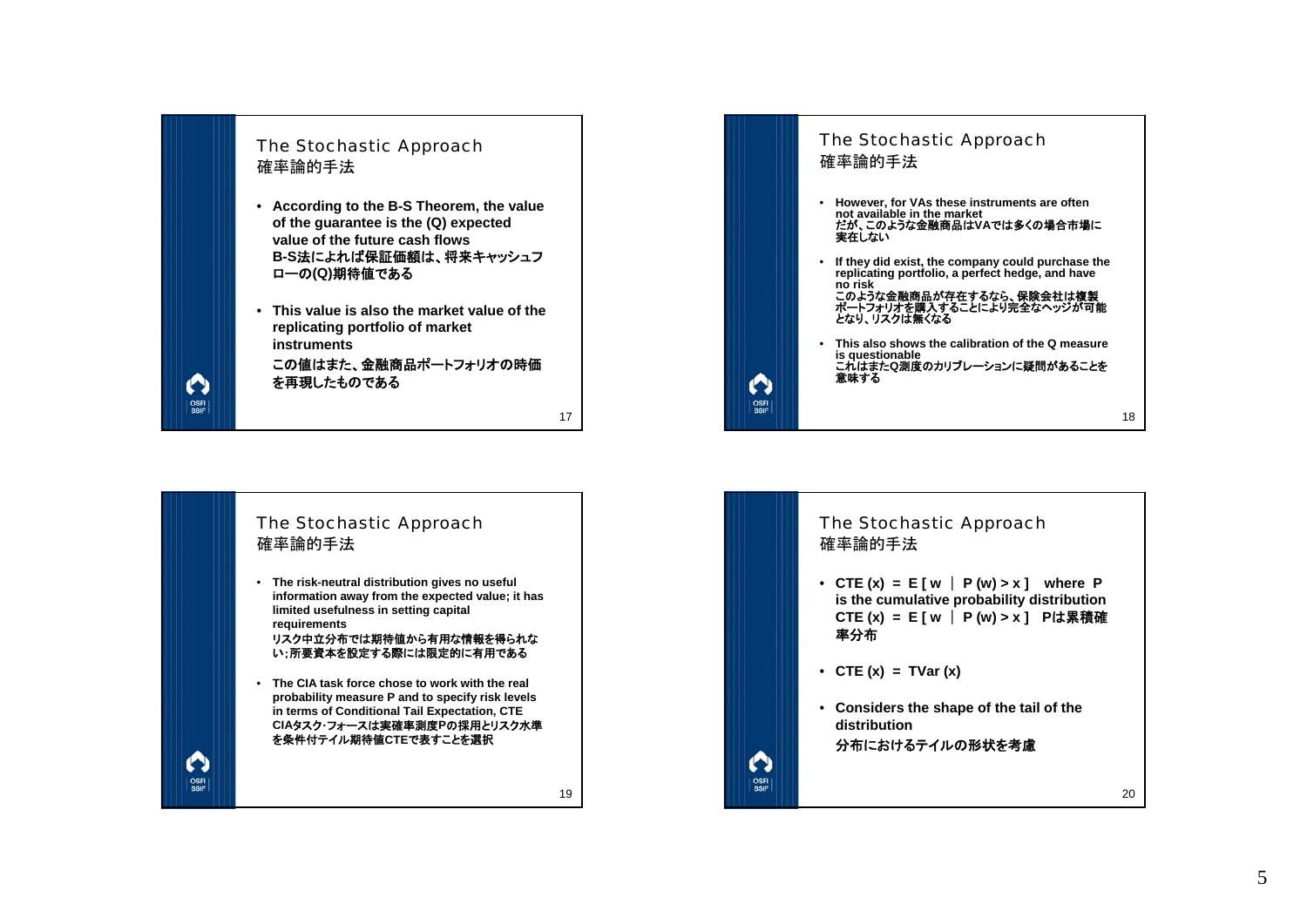





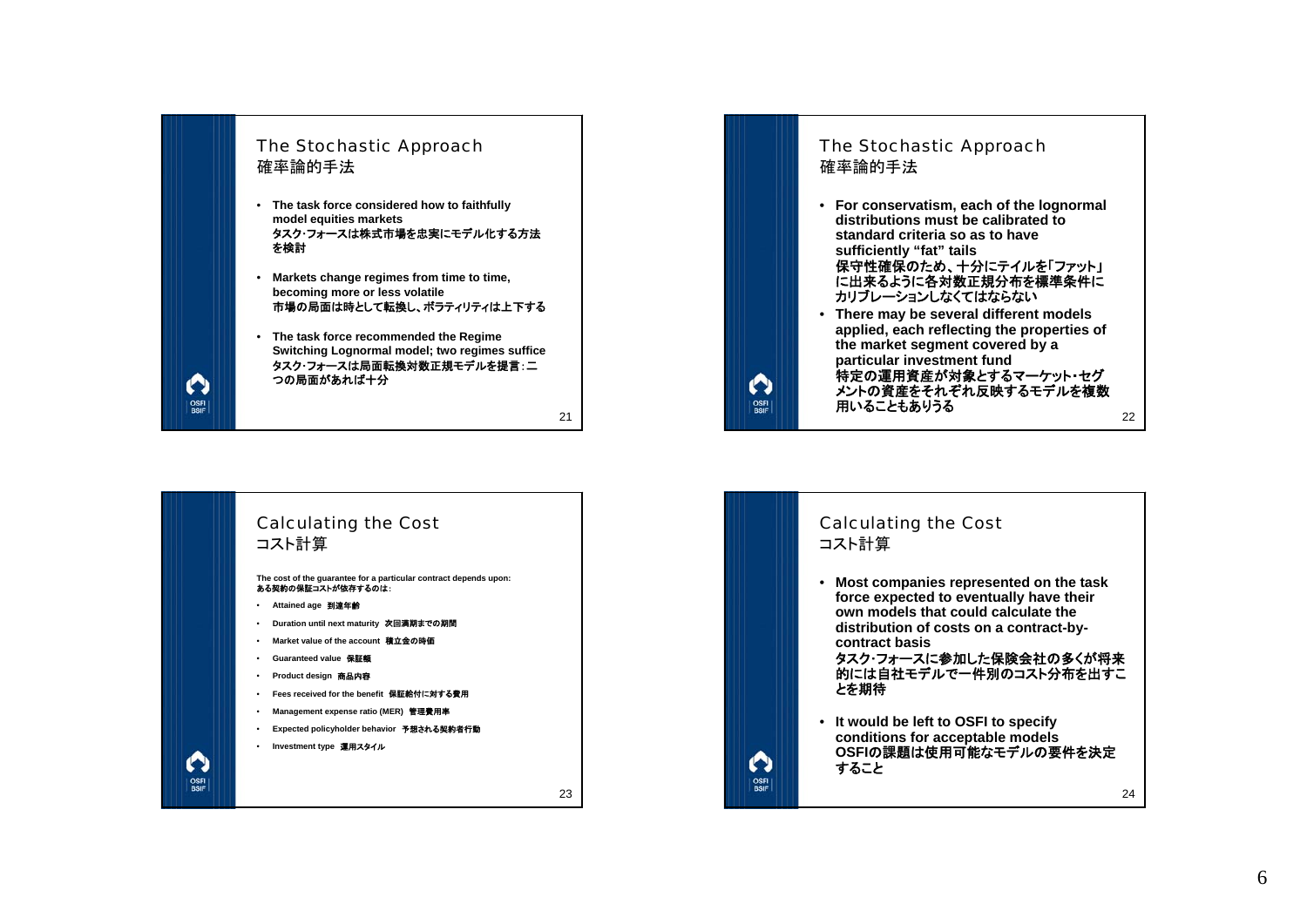





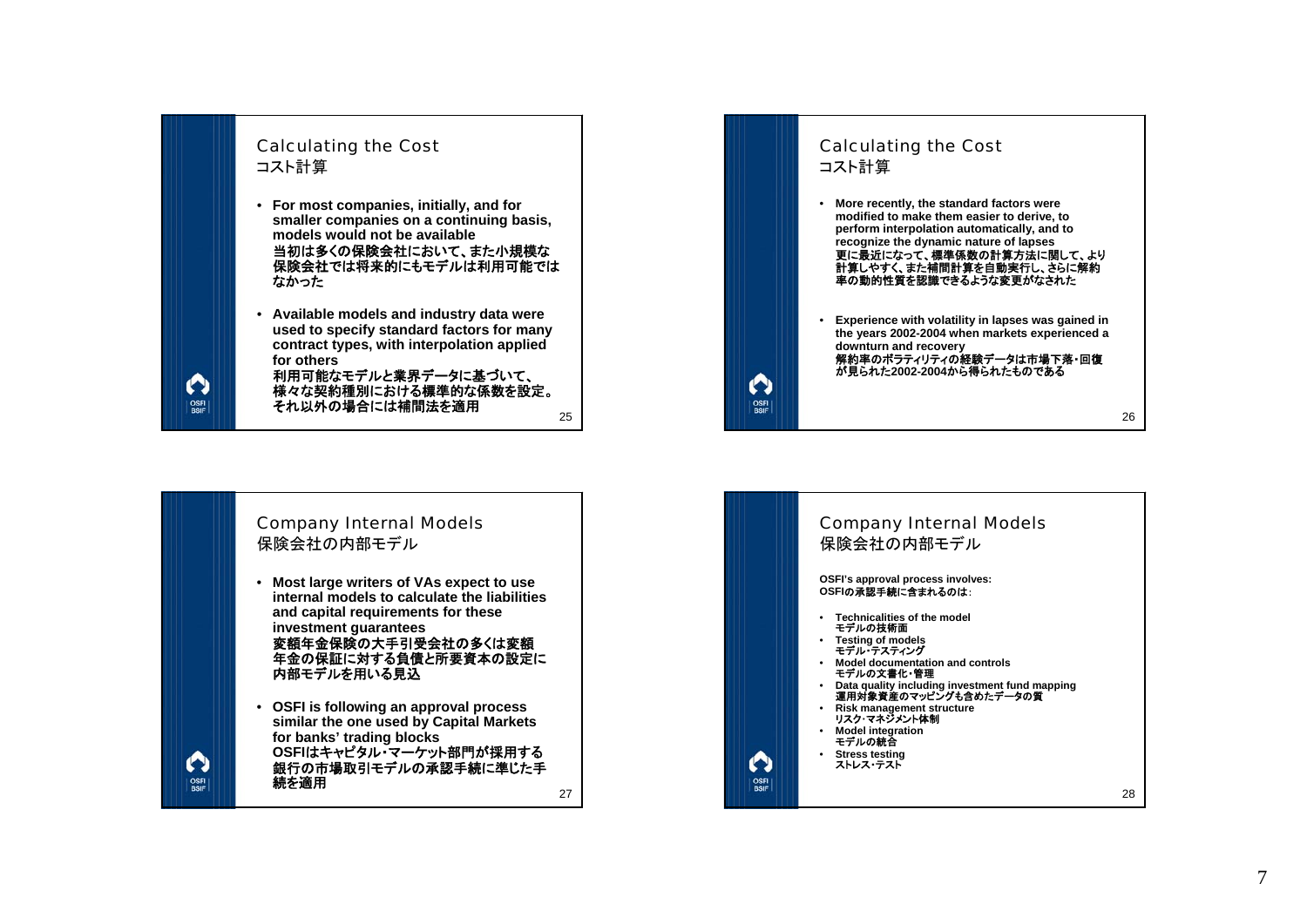



ヘッジ

 $\mathbf \Omega$ 

OSFI<br>BSIF

• **A hedging strategy can be built into an internal model; it would be expected to reduce the cost of the investment guarantee**

ヘッジ戦略を内部モデルに組み込むことが可 能;保証コスト軽減が見込まれる

• **OSFI is currently revising its guideline on the acceptability of and credit for hedging**

現在**OSFI**はヘッジの条件とその効果について ガイドラインを改訂中